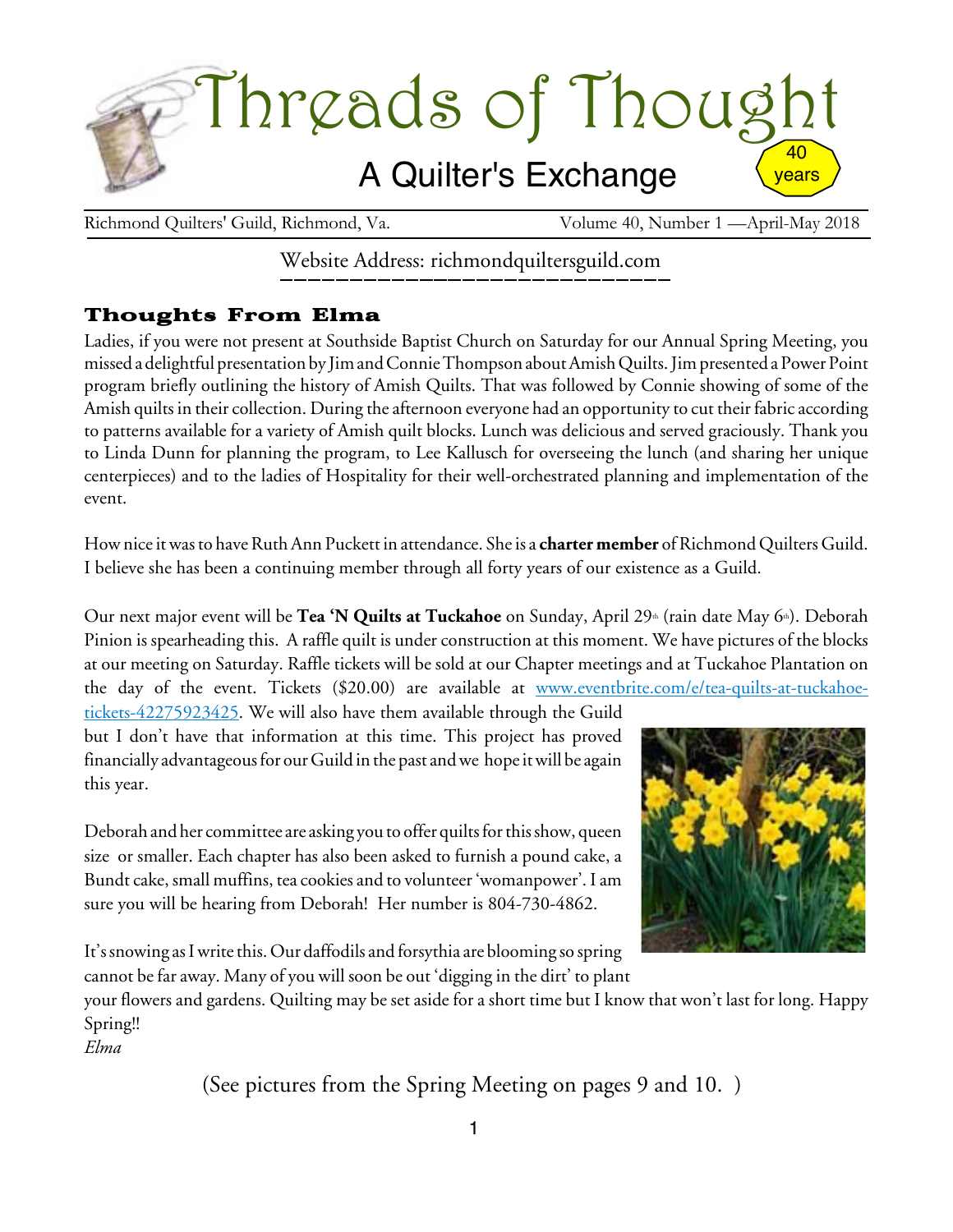## **Special Board Meeting March 10, 2018 Southside Baptist Church Richmond, Virginia**

The meeting was called to order by Elma Cooper who thanked all attendees for coming in early. A quorum was established. Officers present were Elma Cooper, Debbie Quitiquit, Anne Wright, Linda Dunn, Sharon Gallegos, and Brenda White. Chapters were represented by Bits and Pieces, Susan Cook; Hospitality, Sandy Collins and Polly Oliver; Crazy Quilters, Bobbie Stein; Piecemakers, Barbara Berlin; and James River, Lisa Adams and Liz Bradshaw.

We were called together to discuss liability insurance before the Spring Meeting. Polly Oliver reported that the cost of coverage with Hartford Insurance was increasing from \$500 a year to \$550. Her insurance agent had given her a quote from CNA Insurance for \$450 per year. It offered the same liability coverage with additional off premises and theft coverage. Sharon Gallegos moved we change our liability insurance policy to CNA. The motion was approved.

Elma Cooper reported that the  $40<sup>th</sup>$  anniversary pins she'd ordered to be given out today had not come in. The factory had shut down for Chinese New Year slowing production. Since these were to be given out to Spring meeting attendees. 150 pins had been ordered at a cost of \$400. SusanCook moved we order an additional 150 pins so they can be given to all RQG members(as of today) in commemoration of RQG's 40th anniversary. The additional cost is \$400. The motion was approved.

Nancy Buckland discussed ideas for the RQG fall meeting. She had spoken to Rita Verroca, an international teacher who has recently moved to Colonial Beach. Rita teaches applique and designs quilts around patriotic events in the United States such as the Declaration of Independence and Boston Tea Party. She charges \$450 for a trunk show and an additional \$650 for a workshop. We discussed doing a workshop on Friday, Sept. 21 and a trunk show on Saturday the 22nd. At our workshop we will have another activity for those not interested in applique. Anne Wright moved we sign up Rita Verroca for the fall meeting and workshop. The motion was approved.

The nominating committee reported their candidate for Treasurer had dropped her name from consideration. They presented Shaun Kaiser as the new candidate for Treasurer of RQG.

Elma handed out membership forms to everyone if we want to use them in our chapters.

The meeting was adjourned.

*Brenda White,* Secretary

Threads of Thought is published 6 times a year by the Richmond Quilters' Guild. Send news items, inquiries, advertisements and suggestions to the editor, Ann Shibut, at 804 Derby Drive, Richmond, VA 23229 *or* use e-mail: ashibut@comcast.net. Telephone: 741-1374 or cell, 276-591-8546. Newsletter deadline: 2nd Monday of the month. For changes of address please notify your chapter treasurer.

| Richmond Quilters Guild Officers |                        |                                    |
|----------------------------------|------------------------|------------------------------------|
| President                        | Elma Cooper            | 320-8773 or elmacooper@gmail.com   |
| Vice President                   | Debbie Quitiquit       | 749-3470 or quitiquilt@hotmail.com |
| Secretary                        | Anne C. Wright         | 520-1426 or anneqlt@aol.com        |
| Treasurer                        | Shawne Kaeser          | 530-3443 oe sjkaeser@comcast.net   |
| Asst. Treas.                     | <b>Sharon Gallegos</b> | 382-7536 or sgg7777@aol.com        |
| Prog. Chair                      | Nancy Buckland         | 347-7674 oe L2Quilt@hotmail.com    |
| Asst. Program                    |                        |                                    |
| Web-masster                      | Marina Hernandez       | rvaguild@gmail.com                 |

**Richmond Quilters' Guild Officers**

## Many Minutes

There are several minutes printed in this issue...those from the February Guild Board meeting, the special Board meeting on March 11, and the Spring Meeting minutes. These are printed so that every member knows what is going on and how we are spending your money. Don't skip over them.... be an informed Guild member!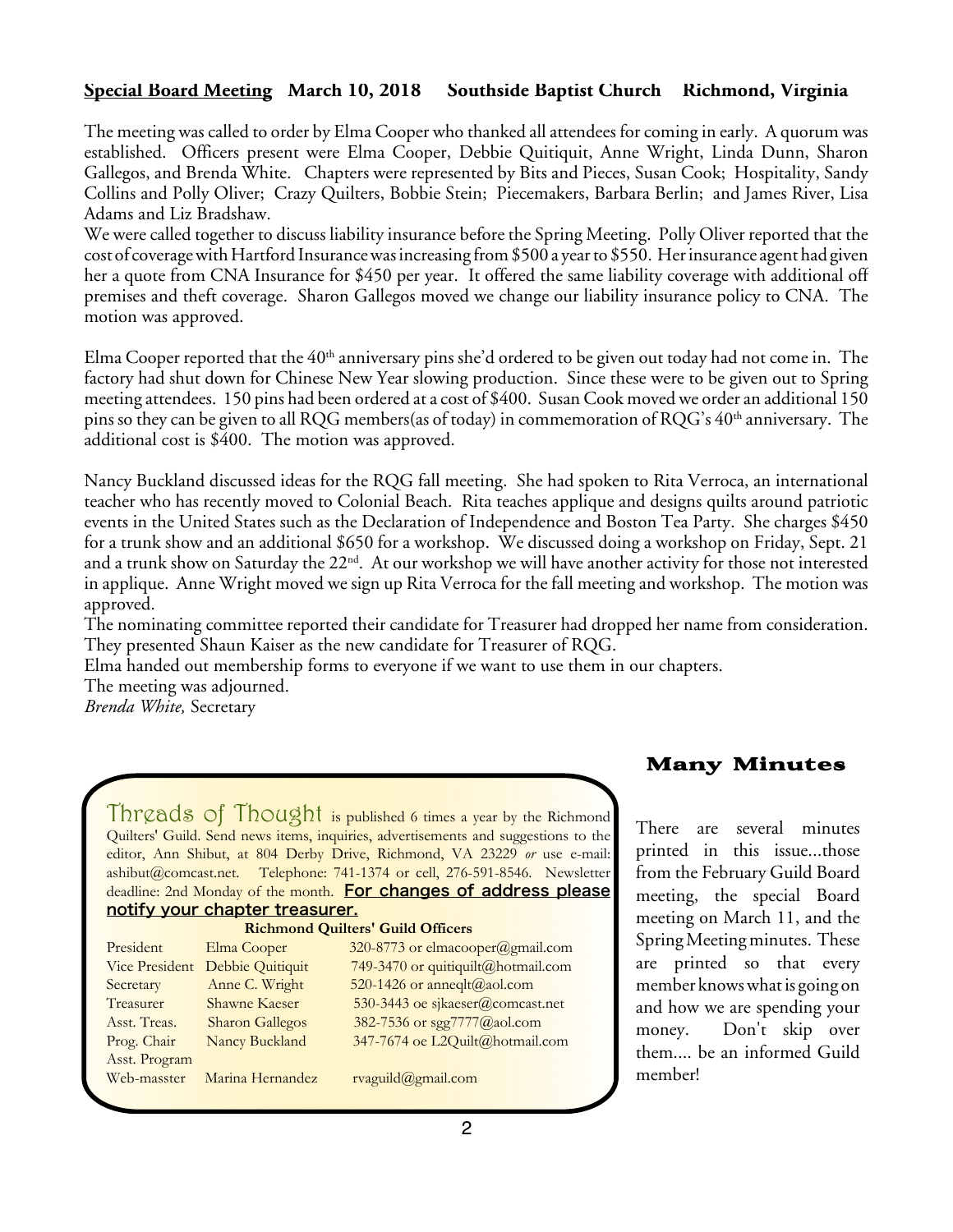### **RQG Spring Meeting Minutes - Southside Baptist Church - March 10, 2018**

The annual spring meeting of the Richmond Quilters' Guild was called to order by Elma Cooper. Elma welcomed all members and guests. This year is the 40<sup>th</sup> anniversary of RQG. Elma recognized an original charter member, Ruth Ann Pucket and presented her with flowers.

The minutes of the previous meeting were accepted as published in TOT.

Anne Wright presented a copy of the Treasurers' report and the proposed budget 2018-2019. A copy is attached. Dee Klotz moved we approve the Treasurers report. The motion was approved. Linda Dunn moved we approve the budget as proposed. This motion was approved.

**Lifetime Members:** The following members were nominated for lifetime membership:

Sherry Whitford (presented by Linda Barker, Crazy Quilters)

Anne Wright (presented by Linda Thompson, James River Heritage Quilters)

Both ladies were recognized for their dedication, experience and overall commitment to their chapters and RQG and they were accepted as Lifetime Members..

**Chapter Reports:** Each chapter submitted their reports for the past year showcasing a total of 17,881 volunteer hours with charitable donations of 764 quilts of varying size, 59 NICU quilts and 110 NICU hats, 200 drawstring bags, 134 dog beds, 201 pillow cases and 39 breast cancer pillows. .**Standing Committee Reports :**

The nominating committee presented the following slate of officers for 2018-2019.

Anne Wright, Secretary, Nancy Buckland, Program Chairman, and Anne Wright nominated Shawne Kaeser for Treasurer Those nominees were approved and installed as officers.

#### **Special Committee Reports:**

Tuckahoe Tea & Quilts – April 29 is the date set with May 8 as a rain date. Deborah Pinion is chairperson for this event. She and members of her chapter have been making blocks for a raffle quilt for that event. Tickets are on sale today for \$1 each, 6 for \$5. Pictures of the blocks are on display.

Fall Meeting – Nancy Buckland announced she is considering booking Rita Verroca, an incredible applique teacher for the event which is the held the Sept. 21 & 22. We would have a workshop on Friday and trunk show and meeting on Saturday. Rita's web address is www.ritaverrocaquilts.com

#### **Old Business**

Elma Cooper reported that the  $40<sup>th</sup>$  anniversary pins she had ordered for today did not come in. The factory had shut down for Chinese New Year. The board voted to order an additional 150 pins so when they arrive they can be given to all RQG members as of  $3/10/18$ . Cost of these additional pins is \$406.50.

Audit committee is Brenda White, Liz Bradshaw, and Elma Cooper.

#### **New Business-there was no new business**

#### **Announcements**

Bobbie Stein said she had received a large amount of fabric from Doris Flaherty, a Hoffman distributor. She brought some of it to the meeting today and attendees were encouraged to take some home.

The RQG Lifetime Members wall hanging quilt is on display at todays' meeting. Siocethereis no room for more names. Elma asked for a volunteer to digitize the design at the top for a new quilt to recognize future lifetime members.

Elma Cooper said chapters should have their reports for *Threads of Thought* sent to Ann Shibut by the 2<sup>nd</sup> Monday of each odd month.

Some of the old RQG scrapbooks are on display for everyone to view.

The business meeting was adjourned.

Augusta Cole introduced our speakers, Jim and Connie Thompson. They will present a trunk show with some incredible Amish quilts. There will be a workshop on making several Amish blocks this afternoon. For everyone signed up there is a yard of black fabric and several solid colors if needed. Jim and Connie donated their fee for todays' program to the Foundation for Sustainable Forests, Spartansburg, PA.

Before the program, we broke for a delicious lunch with 2 beautiful cakes commemorating  $RQG's 40<sup>th</sup>$  anniversary. *Brenda White, Secretary*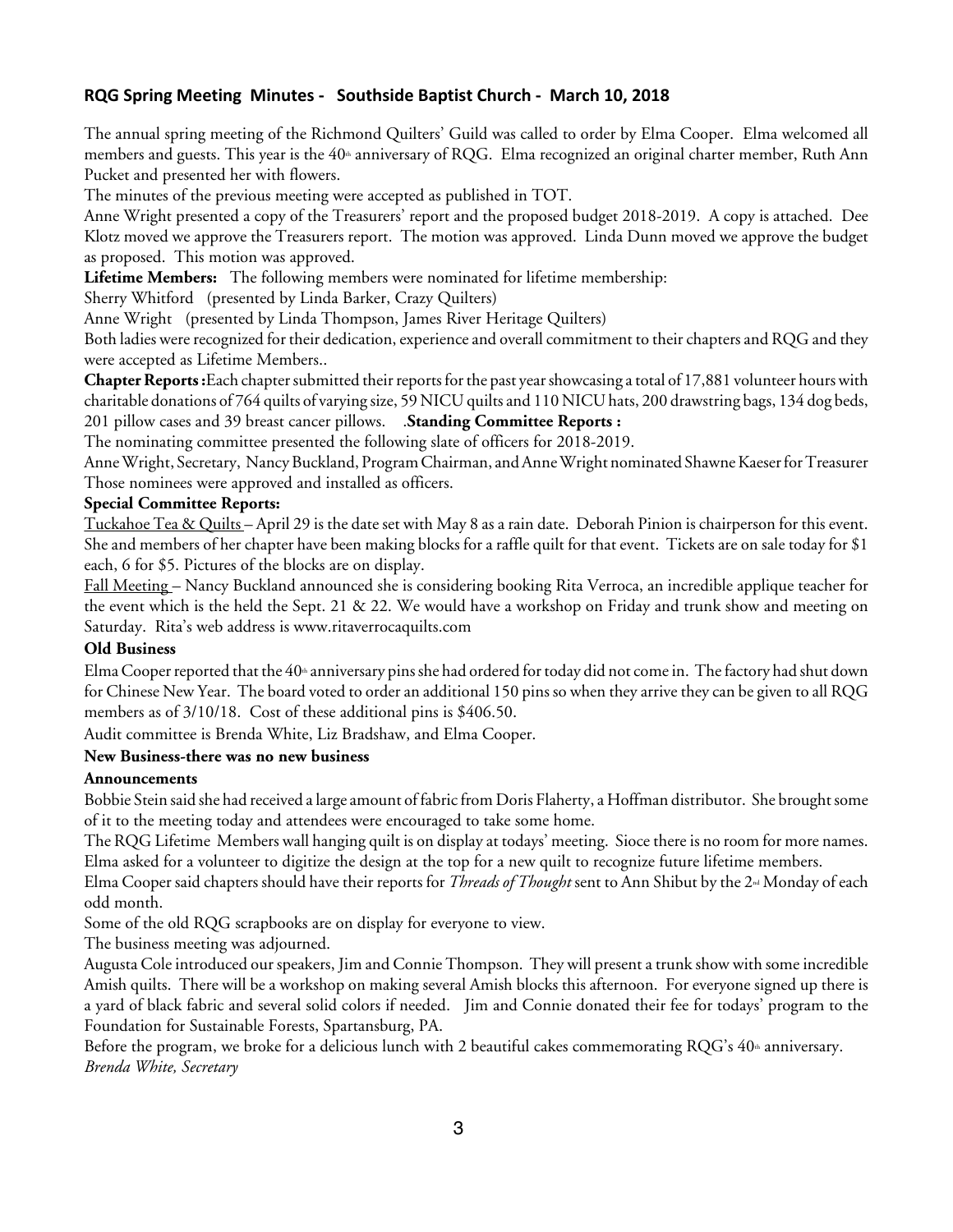## Chapter News

## Bits and Pieces

Bits & Pieces will meet at 7:00 p.m. on Tuesday, April 10th at Laurel Hill United Methodist Church in Varina.



Anna Williams will provide a program with yet another quilt-as-you go technique for quick quilts! Please bring any completed pillow cases and charity items. Don't forget Show n' Tell!

Bits & Pieces will meet at 7:00 p.m. on Tuesday, May 8th at Laurel Hill United Methodist Church in Varina. Donna Booth and Marguerite Harkness will provide a program on paper piecing. Class supply list will be provided at the April meeting. Please bring any completed pillow cases and charity items. Don't forget Show n' Tell! *Anna Williams*

## James River Heritage

James River Heritage chapter meets at the Bon Air Christian Church on the first Wednesday of the month. We start with refreshments at 6:45 and the meeting begins at 7 PM.



A huge thanks to Becky Brown for the wonderful program in March. She delighted the members with her many quilts, the information about Barbara Brackman and Civil War quilts.

On April 4th Debbie Quitiquit will be leading a hands-on demo on the Folded Log Cabin. Please join us for a fun night and learn a new technique for making a very traditional block. (scissors and thimble are needed) May 2nd program TBA at a later date as this program is in its early stage.

We look forward to our new calendar year with expectations of learning from the many talented members of our chapter, a mystery quilt and our first retreat in the fall. *Debbie Quitiquit*

## Hospitality

Hospitality Chapter meets at 9:30 on the first Wednesday of the month at Community of Grace Church, 2240 Cranbeck Road. Social time begins at



9:30am followed by the business meeting, [program, and Show and Tell at 10:00am. Visitors are welcome.

Our April meeting will allow us to spend time quilting with a charity sew time instead of our regular program. We will split into groups working on fidget quilts for Alzheimer's patients, patriotic quilts for veterans, or baby quilts for local NICU units..Come prepared with your sewing machine, sewing supplies, and fabric for the type of quilts that you wish make. Also bring a power strips and extension cord. We will have cutting and ironing stations for everyone to share. You may bring your own charity quilts to work on if you prefer. Many hands make light work and as a group we can make great progress for these wonderful charities. We will sew until 2pm so please bring a bagged lunch. If you have any questions call either Karen Murray or Sharon Gallegos.

Do you finish your quilt with a sigh of relief and move on to the next project? Have all your creative ideas gone into the quilt and there's nothing left to inspire you to make a label for it? I believe that a quilt is not finished until you have made and attached a label. Never fear, in May we will welcome Shannon Shirley for a lecture entitled, "Let's Get Creative with Quilt Labels." Shannon will educate us on the reason for labels while also showing us many different types that we can use to add the right finishing touch. A label not only records the maker's information but can also include other pertinent details You will leave inspired to add those labels before that quilt is gifted or used at home.

*Sharon Gallegos*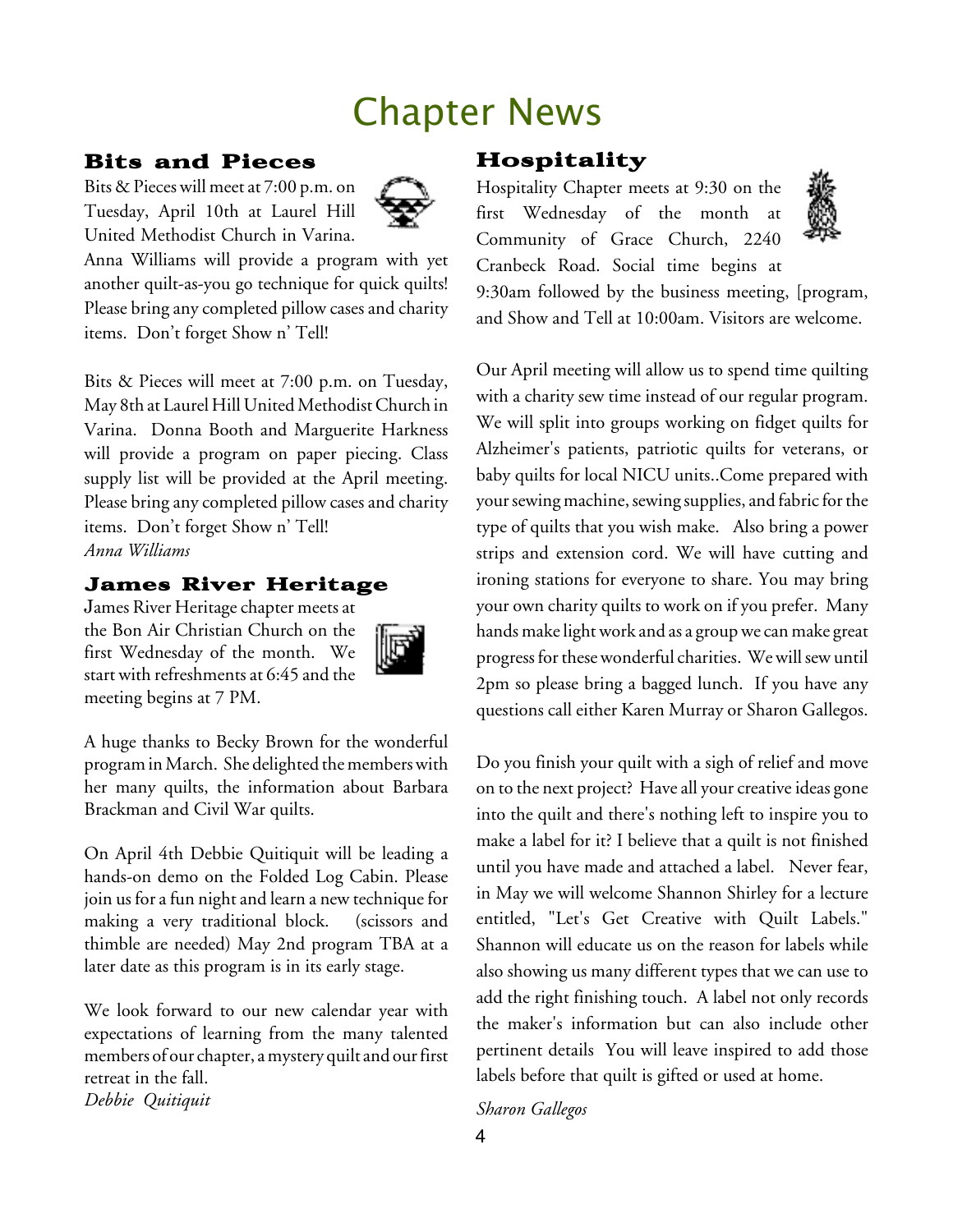# Chapter News

## Crazy Quilters

CrazyQuilters'April 3rdmeeting is at 7 pmat Mechanicsville Presbyterian Church. Pam Bowen will be giving a demonstration of Pea Pod Bags.



Our retreat is Thursday April 12 - Saturday April 14th.

May 1st meeting begins at 6:30 pm with refreshments. Lee Taylor from "So Lovely" in Whitestone, VA, will present a program titled "What's Your Angle?" Other groups are invited.

Our retreat is Thursday May 10- Saturday May 12.

*Katia Simmons*

## Piecemakers

The Piecemakers chapter of the Richmond Quilt Guild meets on the second Wednesday



of each month at the New Bethesda Baptist

Church in Mechanicsville. Social time starts at 9:30 a.m. and the meeting begins at 10:00 a.m.

The program for April is Hand Dyed Fabric presented by Susan Guthrie. She will demonstrate how to dye fabrics with one, two, or three colors. Additionally, Susan will bringing unique hand dyed fabric for sale so bring \$\$\$.

The program for May will be our annual Trash to Treasure sale. This is an opportunity for everyone to go thru their quilting supplies, tools, books, patterns and fabric and get rid if things you no longer need orwant or "wonderwhy you bought it". Bring it in someone else will love it and just have to have it. All proceeds go to the guild chapter to help fund programs.

Reminder: Each month on the third Friday there is an open sew day for all chapter members to come and sew on whatever you want and enjoy the fellowship of other quilters. It is a great opportunity to get to know more of your guild members. Hope to see you there. Sewing starts at 9:30 a.m *Tammy Weston*

## Va. Quilt Museum News

The mustum opened is 2018 season on February 20 with several interesting exhibits. Gallery I features "Holliw Chatelain - Stories of West Africa." Most of us have seen photographs of some of Hollis Chattelain's prize winning pictorial quilts of African subjects, and here is your chance to see some of her works in person. Her goal for the exhibit is "to encourage cultural understanding and educate viewers about … Africa."

In coordination with that, Galleries I, II, and III show"African American Quilters:Stitching Our Stories in New and Traditional Expressions." Galleries A and B, curated by Paula Golden, shows textiles of Africa, with diverse designs and history.

As if that weren't enough, see "Treasures from the Vault:Itty Bitty Pieces of Paper." (notes which accompanied some quilts donated to the museum, and "Wrapoped in History: The Search for Virginia Quilts and Quiltmakers: The Jenny and David Powers Collection "

Something for everyone! Head up to Harrisonburg to see for yourself. *Ann Shibut*



"I See A Star," by Candra Parker of Glen Allen.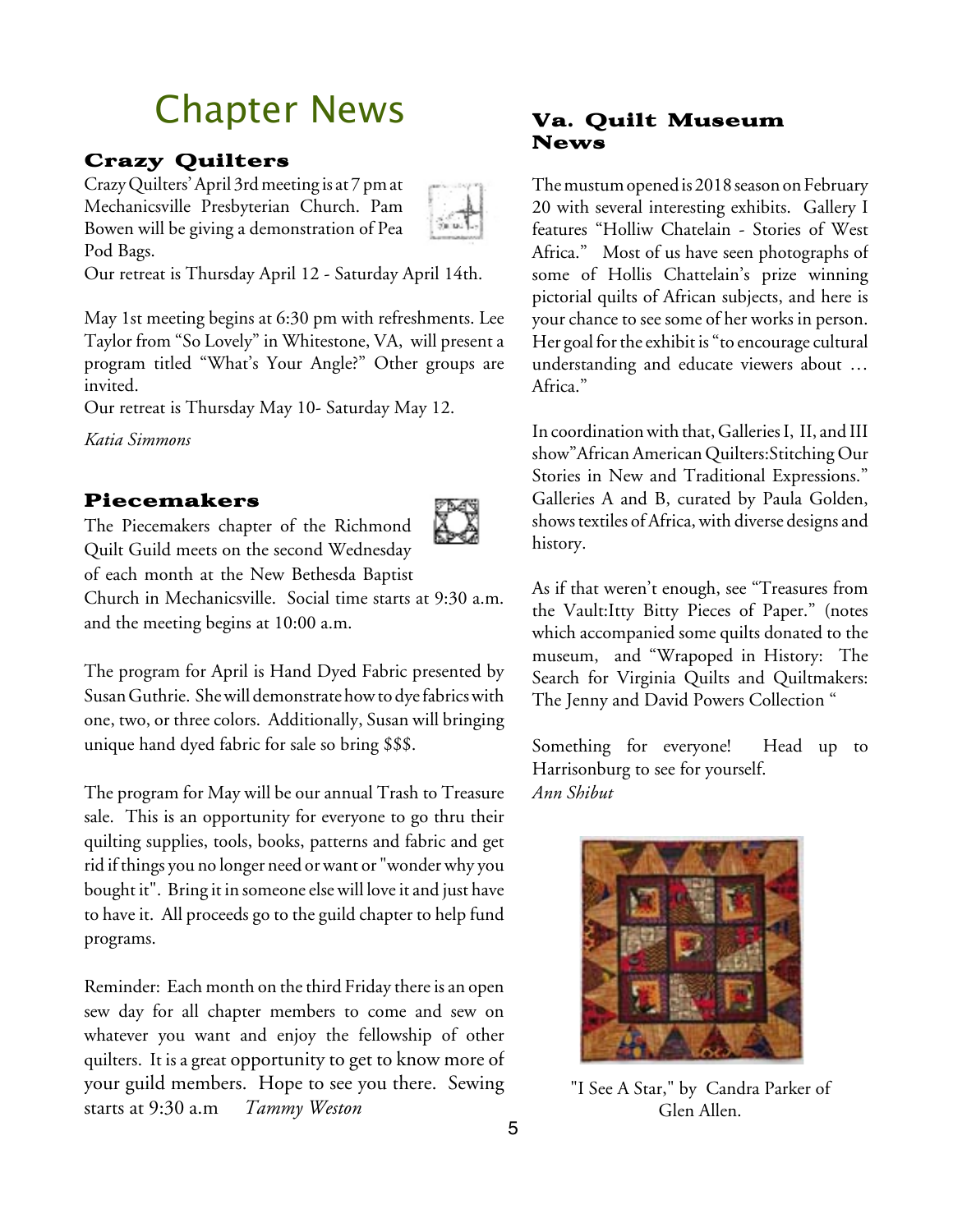**Richmond Quilters' Guild Board Meeting Feb. 10, 2018 Bon Air Christian Church, Richmond, VA** The meeting was called to order at 3:05 PM by Elma Cooper who welcomed all attendees. A quorum was established. Officers present were Elma Cooper, Debbie Quitiquit, Brenda White and Ann Shibut. Chapters were represented by Susan Cook, Bits and Pieces; Linda Dunn, Ann Shibut, and Lee Kallusch, Hospitality; Deb Bosse', Crazy Quilters; Deborah Pinion, Piecemakers; and Liz Bradshaw, James River.

The minutes were accepted as published in Threads of Thought.

In the absence of the Treasurer, no treasurers report was given.

#### Chapter Reports:

Bits and Pieces: The members learned to make a Nova quilt from the book Scrap Basket Quilts. It is a quick quilt project made with  $2 \frac{1}{2}$  inch strips. This month they're working on their fleece project that has been a joint project with the Ruritans. The Ruritans have given \$500 so far to fund pillow forms and are expected to provide an additional \$500. The pillows go to the MassieCancerCenter. Anne Wright was in charge of thelast meeting which was a movie.

Crazy Quilters: Phyllis Mondak, owner of Quilting Adventures spoke in January regarding the work that goes into a Quilt Market. Patty Hall gave the program in February. She is director of Hanover Safe Harbor where Crazy Quilters donate many of their charity quilts. In March Sherry Whitford is giving a program called, "Let's Go Bowling".

Hospitality: February meeting featured Anna Helms from Chadwick's who presented a program on the use of Kaffe Fassett fabrics. In March, Stephanie Edmondson will give a demonstration of disappearing blocks, to include disappearing 4-Patch, 9-Patch, Pinwheel, and Hourglass.

James River: Steve Cole spoke to the chapter in January on Singer Featherweight maintenance. Feb will be a program on 18<sup>th</sup> Century fabric dyeing presented by Becky Blake. March meeting till be presented by Becky Brown who will talk about Civil War era fabric.

Piecemakers: In December 32 blankets and 34 hat and scarves were donated to Hanover Adult Center. The January program was a lecture and trunk show about Feed Sack quilts. Elaine Kelley is presenting the February program, a demonstration on making fabric baskets. In March the program is aCharityChallenge called the "One Yard Exchange Charity Challenge". In March members are bringing in draw string bags for toiletries to be sent to an Indian Reservation.

Special Committee Reports:

Spring Meeting: The annual spring meeting will be held Saturday, March 10, 2018 at South Side Baptist Church, 6000 Iron Bridge Road, Richmond, VA 23234. The speaker will be Jim and Connie Thompson and the topic is Amish Quilts. The daily schedule, description of the program, and sign up sheet are published in Threads of Thought. Nancy Buckland is opening the church at 1:00 on the Friday before to set up. The center pieces, name tags, and favors are all finished and ready. Each chapter will have a table to display whatever they choose.

Nominating Committee: The nominating committee will present the following slate of officer at the Spring Meeting: Secretary, Anne Wright: Treasurer, Jennifer Johnson: Program Chairman, Nancy Buckland. Nancy can appoint a committee to help her with her duties.

Old Business:

Life Time Members: Lifetime member nominees are Anne Wright and Sherry Whitford. These nominees were approved by the board.

*(continued on page 7 )*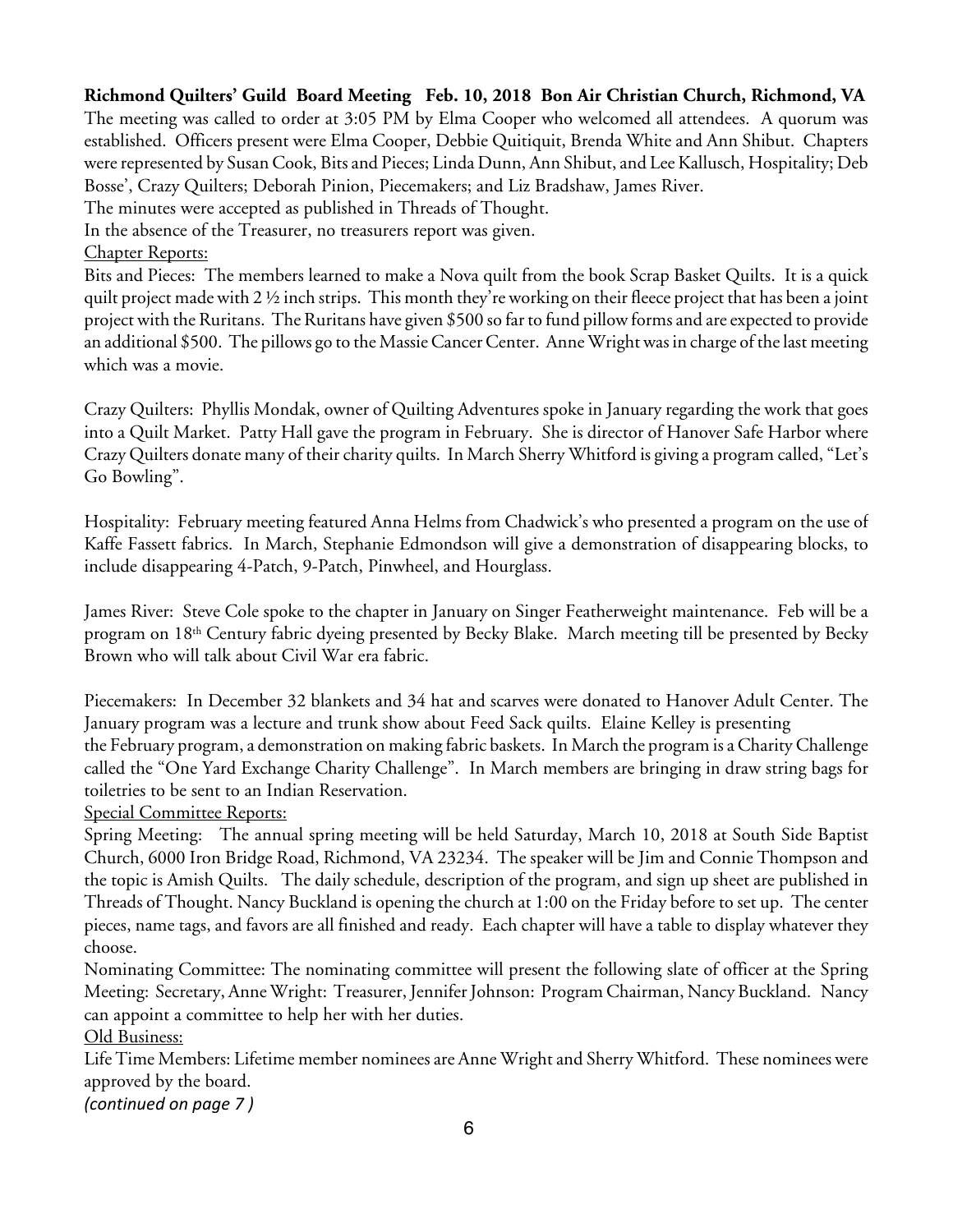(February Board Minutes, continued.)

New Business:

Finance Committee members will be Anne Wright, Jennifer Johnson, and Carolyn Lee. Audit Committee will be Brenda White, Liz Bradshaw and Elma Cooper.The board voted to order 150 guild pins commemorating our  $40<sup>th</sup>$  anniversary. The cost of the one inch pin is \$2.71 each.

The Lifetime Member quilt is full of names. The board discussed re-organizing the names or making a new member quilt that should be sufficient for several years. Our chapters were asked to think about these choices and look around for someone capable of digitizing the information embroidered at the top of the quilt. Tuckahoe Tea and Quilts. This will be held at Tuckahoe Plantation on April 29<sup>th</sup> with a rain date of May 6t from 2-5 PM. Ticket cost is \$20 each. Of this cost, \$2 goes to RQG and \$1 for the raffle goes also to RQG. Only 150 tickets will be sold. This will cover a tour, tea and refreshments, and an entry in the quilt raffle. Anyone wanting to display a quilt call Deborah Pinion. Quilts should be queen size or less. Each chapter should have a representative to receive quilts and deliver them back to the makers. Each quilt label should have the quilters name, the quilters chapter, and the name of the quilt.

All quilts and refreshments would be turned into your chapter by Saturday morning, April 28, 2018.

Deborah Pinion and chapter members are working on a raffle quilt. It is called Stars and Pinwheels.

Fall Meeting :Thefall meeting is put on by the RQG officers. Nancy Buckland will be program chairman. We were asked to think of ideas for program, refreshments, speakers etc.

The next RQG board meeting will be April 8<sup>th</sup> at 3:00 at Bon Air Christian Church. *Brenda White*, Secretary



Shown at left: the Amish blocks suggested at the Spring Annual Meeting "Circle the Wagons" workshop. From top to bottom, left to right: 9 Patch Diamond in a Square, Double Nine Patch, Square in a Square,Roman Stripe, various colors, Roma Stripe two color, 9 Patch Diamond in a Square, and, 8 Point Star.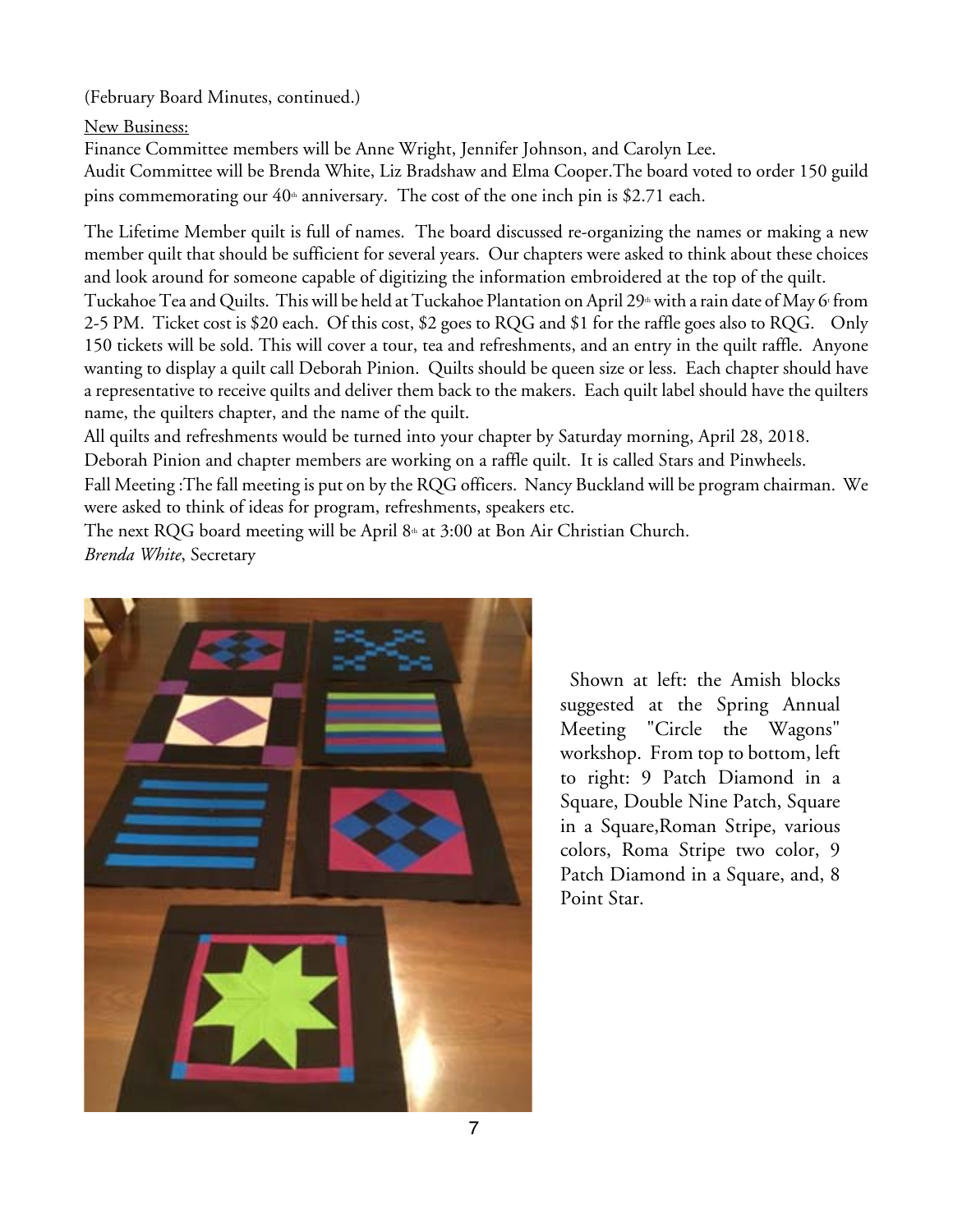Didn't get to the spring meeting, didn't pick up or have lost the cutting sheets? Here are the details.

## **"Circle the Buggies" Amish Quilt squares**

All squares finish at 12.5 inches and have a 2 inch border (Cut at 2.5 inches). You can change any of the dimensions to suit your design. Use one, two or all squares to make the project of your choice. The use of black with bright solids make the solid colors glow!

### **Roman Stripe**

colors of your choice, random or alternating both work well.

Cut 9 strips of colored fabric 1.5 inches X 9.5 inches

black for borders

2 strips 2.5 inches x 9.5 inches

2 strips 2.5 inches x 12.5 inches

## **9 Patch diamond in a square**

Cut strips 2.5 inches by width of fabric, 3 of black and 3 of color of your choice.

Sew 3 stripes together with black on the outside and 3 with color on the outside.

Press seams and cut into 6.5 inch squares.

Cut 2: 5 1/4 inch squares and cut these diagonally for the setting triangles.

black for borders

2 strips 2.5 inches x 9.5 inches

2 strips 2.5 inches x 12.5 inches

## **Double 9 patch**

Cut 1: 1.5 inch strip width of fabric in both color and black. Arrange in 9 patch with the color on the outside 4 corners.

Cut 4: 3.5 inch squares in black

Arrange as a 9 patch with small 9 patches in the 4 corners and center.

black for borders

2 strips 2.5 inches x 9.5 inches

2 strips 2.5 inches x 12.5 inches

## **8 point star**

Cut a 2 inch strip for star using color of your choice. Cut one end at 45 degrees and using that cut edge, cut 8 - 2 inch diamonds. or, you may use the template provided.

Cut 4 2.5 inch squares from black for the setting corners.

Cut 2 - 2 7/8 inch squares in black and cut once on the diagonal to make 4 setting triangles.

From colors of your choice, cut 4 inner borders 1 1/8 inch x 7 1/4 inch and 4 border squares, 1 1/8 x 1 1/8 inch. When sewing the diamonds and the setting squares and triangles, stop each seam 1/4 inch from the edge for ease of piecing.

black for borders

2 strips 2.5 inches x 9.5 inches

2 strips 2.5 inches x 12.5 inches

## **Square in a Square**

Center block—Cut 1: 5 3/4 x 5 3/4 inch square

Triangles around the center square: Cut 4: 4 5/8 inch (side measurements of triangle)

Corner squares:—Cut 4: 3 inch squares

Border strips:—Cut 4: 3 inch by 8 inch rectangles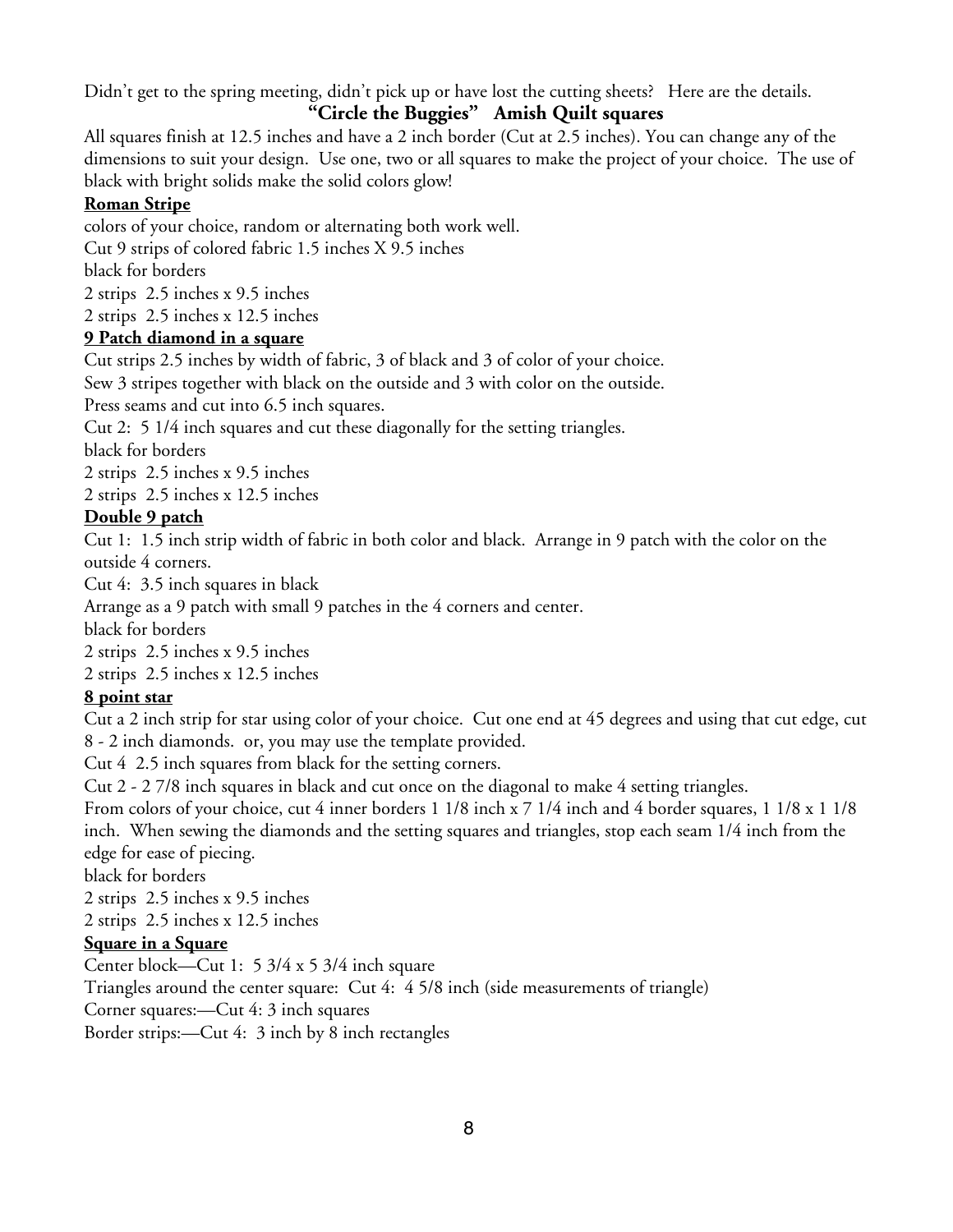

Workers at the Registration Table greet Spring Meeting attendees.

## **All meeting photographs courtesy of Betty Barbour.**



Marion Reece and Lee Kallusch confer in kitchen about the refreshments.



Speakers Jim and Connie Thompson discuss one of their Amish quilt being held by Nancy Buckland and Anna Helms.